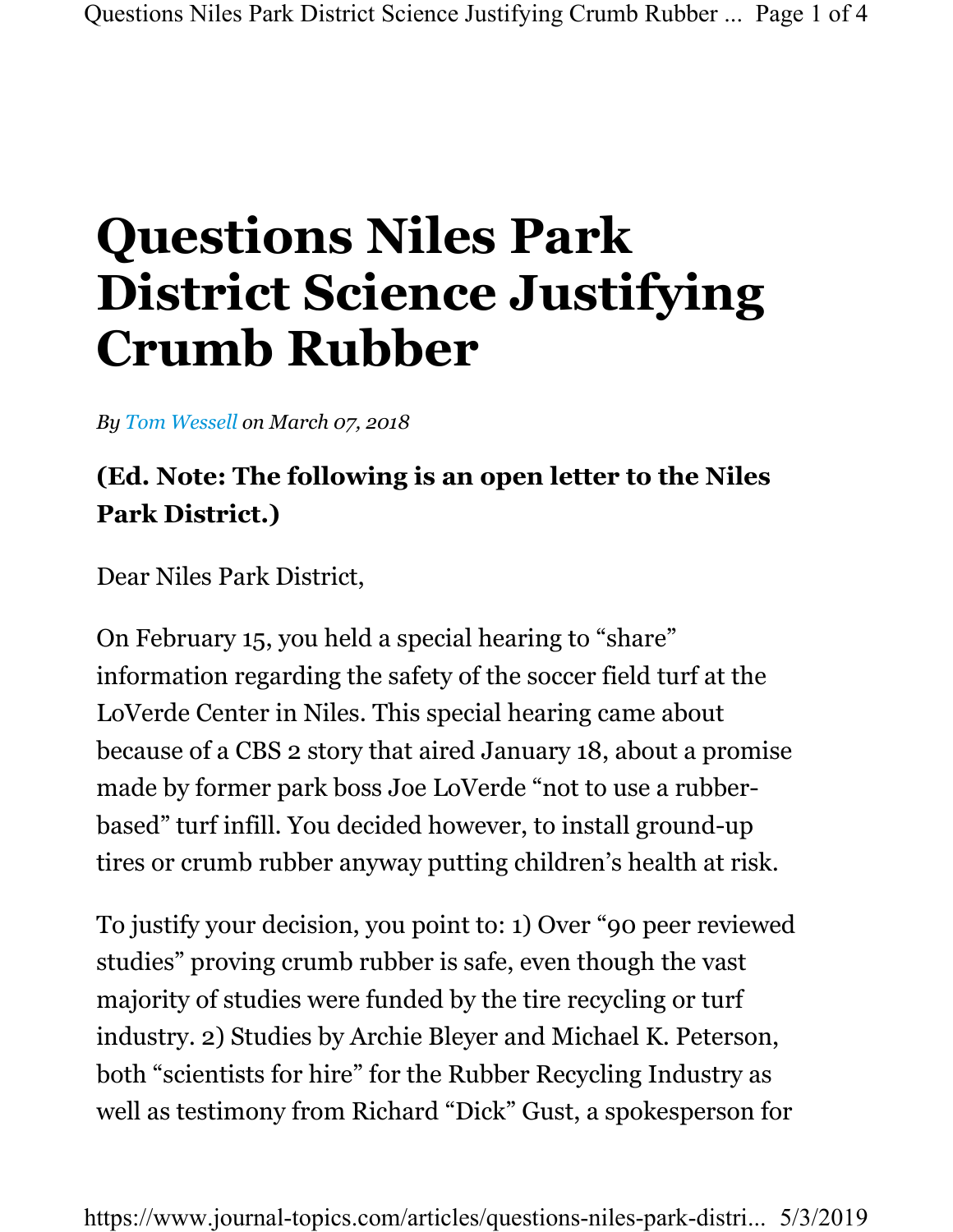the tire recycling industry. 3) Two hundred ninety-six fields in the Chicago area that use crumb rubber infill, even though some of the schools you listed actually do not use crumb rubber. 4) Studies by various state department of health organizations. 5) A static air quality test performed by industrial hygienist David Sloman.

There are other problems with this as well. It is not evident that you issued a proper request for proposals (RFP). It appears that Wight Engineering and Field Turf were "awarded" the project. If you had actually wanted to test the marketplace for ideas and options you could have issued the RFP so that other companies besides Field Turf could respond. New York City, Los Angeles Unified School District, Los Angeles Park District, Minneapolis, MN, Hartford, CT, Montgomery County, MD, Midland, TX, and a host of other communities used safer infill alternatives. Whether it was to save money or something more nefarious, you failed to test the market place for better, safer infill alternatives.

According to the State of Washington Department of Public Health "synthetic turf fields made with crumb rubber infill do contain chemicals that have been shown to cause cancer." It is clear you failed to consider the safety risks associated with crumb rubber. At the April 18th, 2017 board meeting, the only person to testify regarding the safety of crumb rubber was Jonathan Huard, a Field Turf representative. You simply ignored research by noted experts like Dr. Joel Forman and Dr. Philip Landrigan of Mt. Sinai Hospital or Dr. David Brown of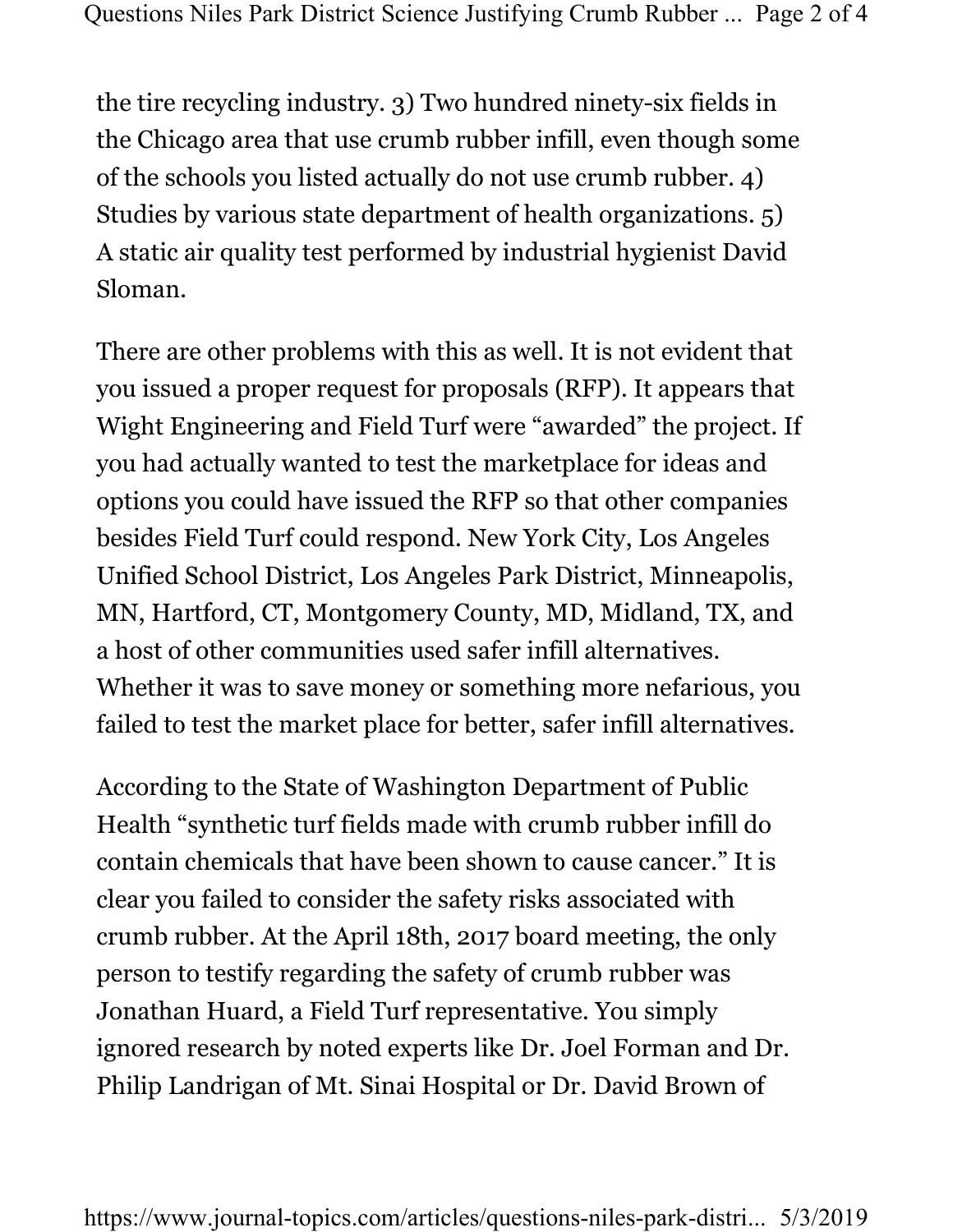EHHI, or Dr. Stuart Shalat as well as many other scientists and researchers.

The EPA and CPSC (Consumer Product Safety Commission) have retracted earlier statements that crumb rubber is safe for children to play on. This alone should have prevented you from using ground-up tires. Air filtration tests are limited at best in proving crumb rubber's safety for children. According to Dr. Stuart Shalat "these volatiles are going to be adsorbed onto the surface of the carbon particles in the turf crumbs. When these particles are inhaled, then exposure to the volatiles would occur in the lungs from the particles, not from the vapors present in the air." It is also important to keep in mind the OSHA (Occupational Safety and Health Administration) Permissible Exposure Limits, which is the threshold David Sloman uses to determine chemical concentrations is more suited to adults working in industrial or high chemical environments than it is for small children.

There are safer turf infill alternatives besides crumb rubber. You claim because alternatives like cork have not been tested you are content sticking with crumb rubber even though crumb rubber contains hazardous chemicals. Clearly, you are basing your decision to stick with crumb rubber on research from the Synthetic Rubber Council and Synthetic Turf Council. Because there is no scientific consensus crumb rubber is safe for children, the Niles Park District should replace the crumb rubber infill with a less toxic infill immediately.